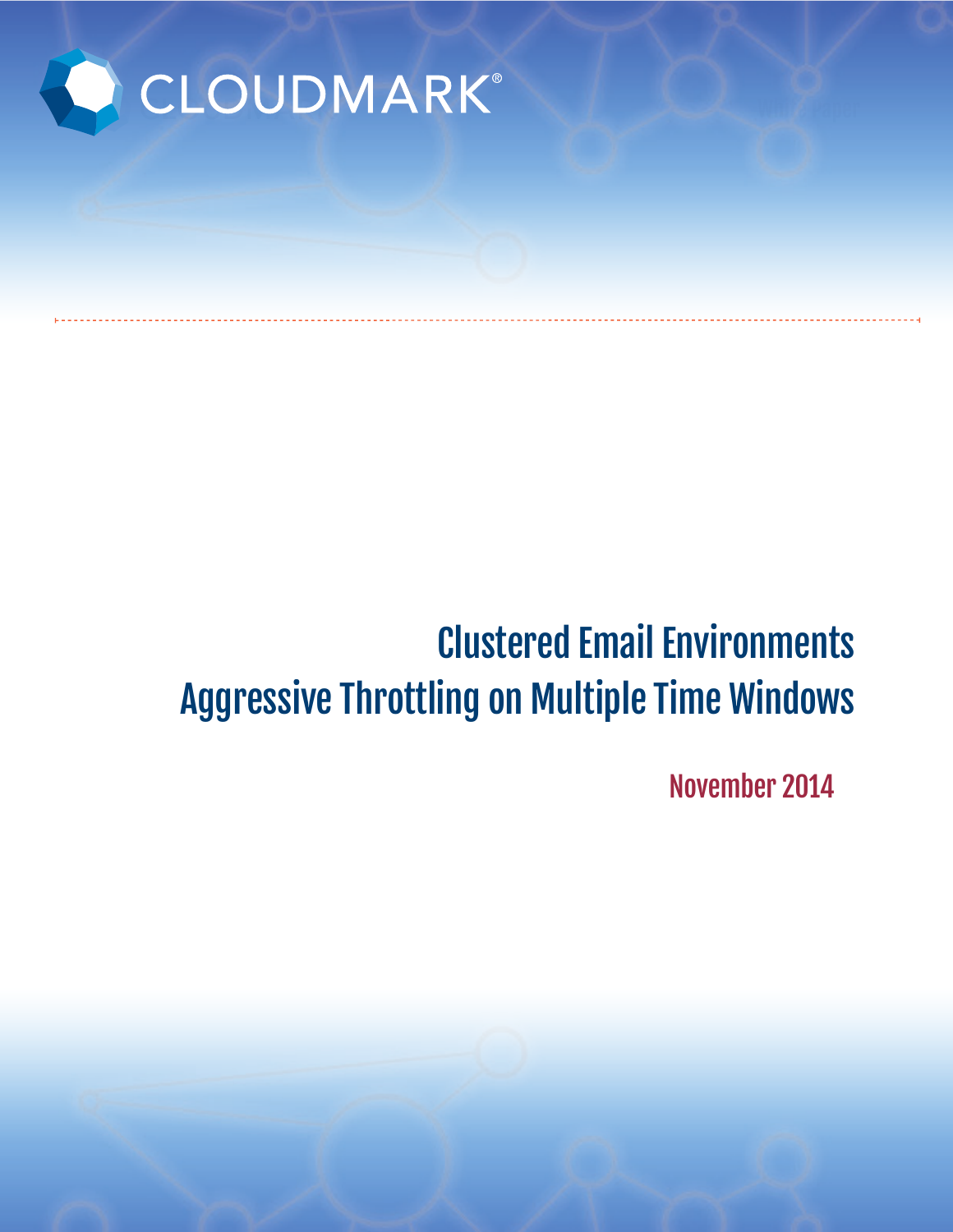

#### **Introduction**

In the email world, spam and other malicious message types are an ongoing threat to customer satisfaction, provider capacity, and system security. While some semi-legitimate senders with fixed IP addresses send unwanted messages, much more traffic originates from large IP network ranges acquired by bad actors.

This paper considers techniques employed at a large service provider in order to minimize the damage done by massive spam campaigns initiated from vast numbers of IP addresses controlled by spammers.

#### Characteristics of the Attack

In many parts of the world it is extremely easy to gain access to large IP network ranges. As a consequence, a spammer in control of such a network has an enormous number of IP addresses available for sending malicious messages. Spammers are well aware that sophisticated providers will try to track the reputation of individual sending IP addresses in order to blacklist bad actors. The idea behind using a large number of sending addresses is to either overwhelm such reputation systems or to slip in "under the radar" with distributed campaigns. In either case, insufficient precision in reputation tracked over a window of time is being exploited to get the spam through.

In what follows, we describe two attack patterns and the manner in which they intend to gain advantage over the service provider's defenses and the ability of the Cloudmark Security Platform for Email to address them.

### "Hailstorm" Attacks

In the "hailstorm" attack, the spammer initiates a buildup of many simultaneous connections from IP addresses under his control. In a coordinated fashion, all sending clients are triggered, dumping massive quantities of malicious messages into the provider's network over a very short amount of time. We have seen instances of hundreds of thousands messages arriving within a few minutes.

Such an attack typically succeeds for several reasons. First, per-IP address throttling limits may not trigger because spammers are very quick to adapt to such limits. Second, content

2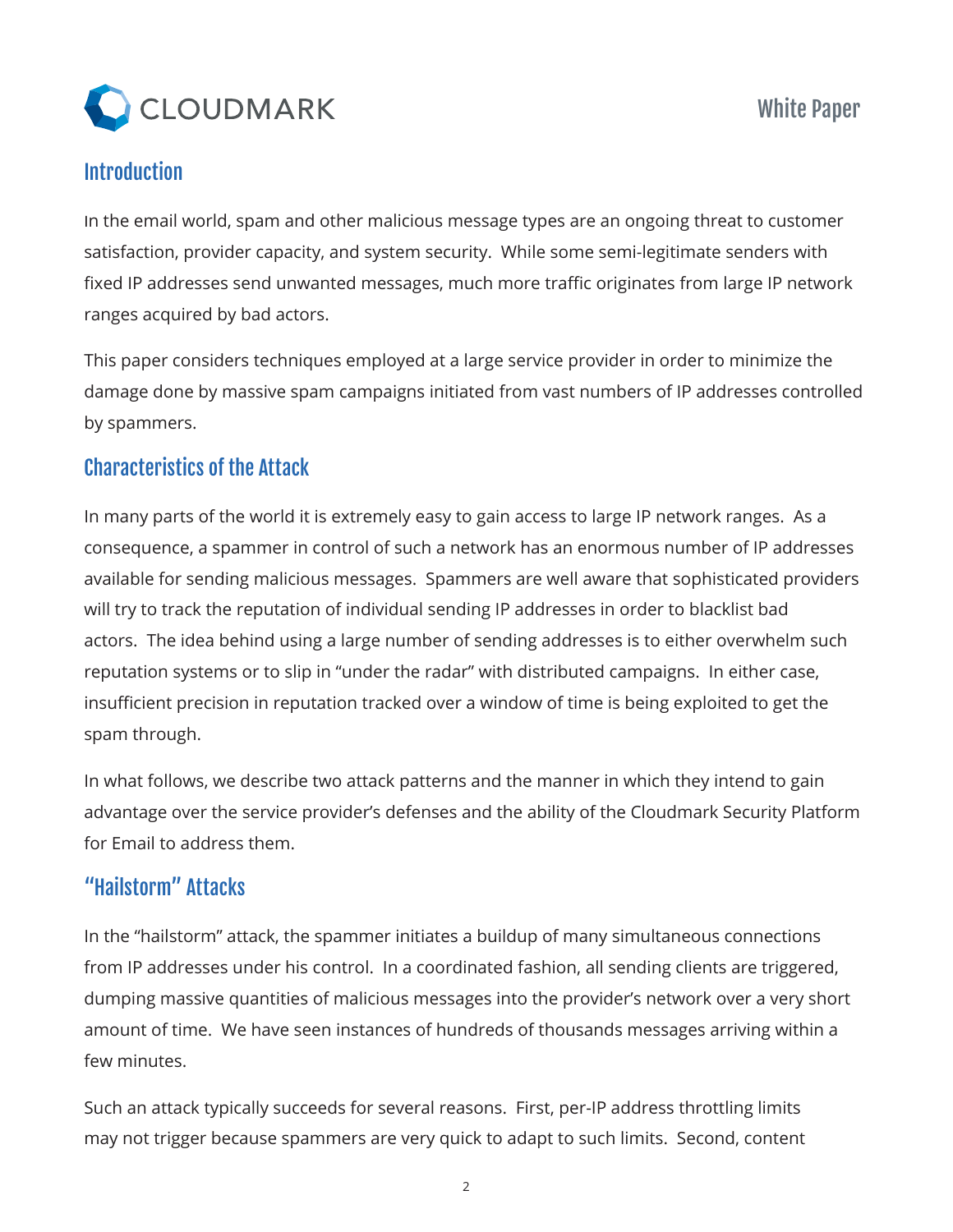

filters require some amount of time to identify a stream of messages as spammy. Once again, spammers can stop their spam run before this happens.

As long as the spam run stops before the content filter indicates spam, the likelihood that the IP address would be blacklisted locally is decreased.

# "Snowshoe" Attacks

During the "snowshoe" attack, only a small number of messages are sent from a very large number of IP addresses. At no point would per-IP address throttling limits be triggered. As in the "hailstorm" attack above, content filters will lag by a small amount of time. Should the spam run stop before the per-IP spam sending thresholds are tripped, the receiving system typically wouldn't blacklist the sending IP address.

This attack type may be aggravated if the service provider has a large multi-node cluster, but the nodes do not share reputation information. Given the low sending volumes from any particular IP address, the same message type may be routed through different nodes in the cluster, never allowing a single node to accumulate the necessary reputation statistics needed to block the message.

# What's the Problem?

Both of the above attack patterns depend on the fact that individual sending IP addresses are not blacklisted in time, or in fact, might never blacklisted at all. In the ideal case for the spammer, this allows him to reuse IP addresses in the future. In the worst case, should the provider blacklist some addresses, there will be plenty more addresses in reserve. This is compounded massively in an IPv6 environment where the address space is so large that it becomes impossible to track the reputation of individual IP addresses.

Working together with the provider, we came to the conclusion that the overarching problem was a lack of precision of reputation tracked on the part of individual IP addresses. Something more aggressive was required.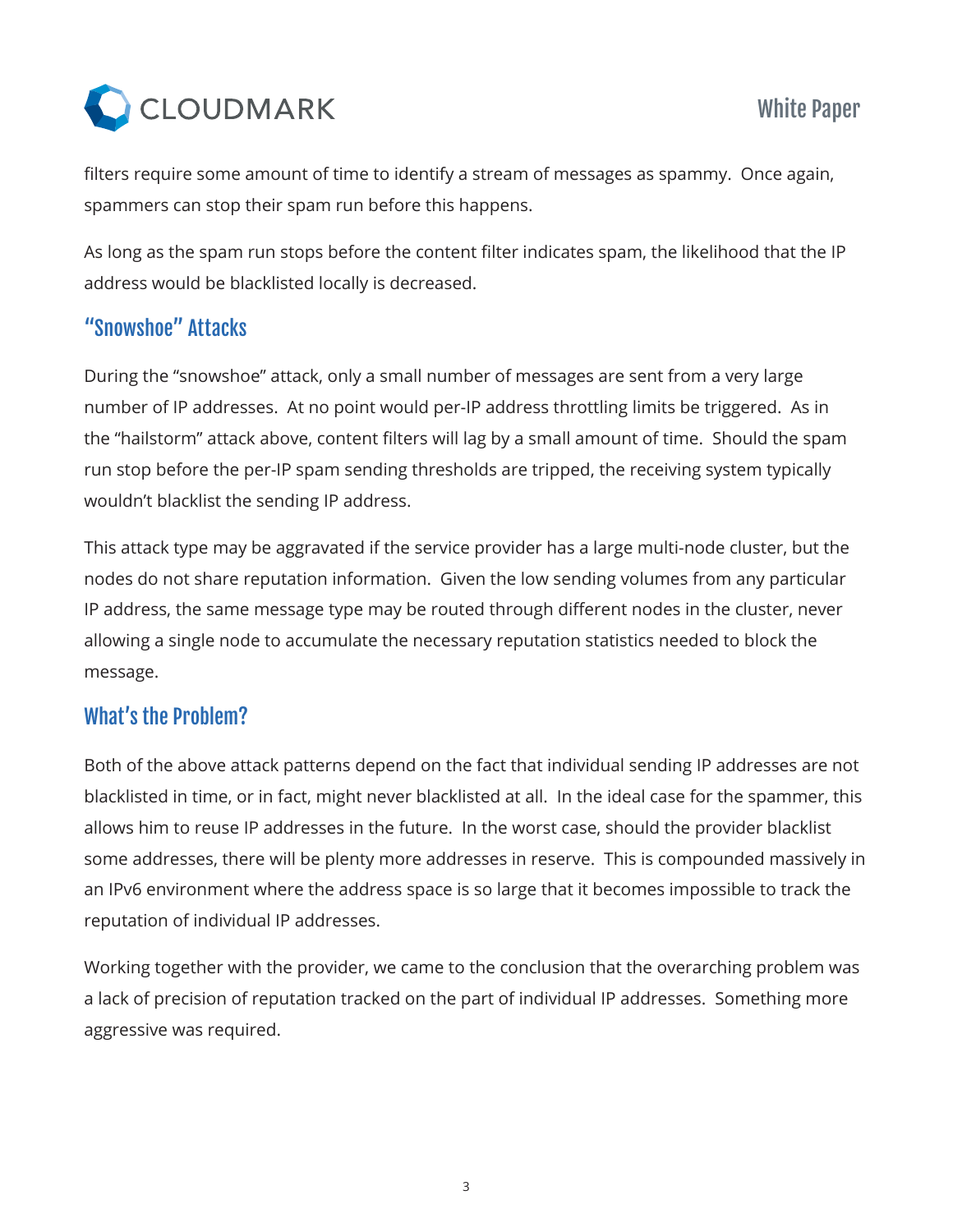

## The Solution

Seeing that the tracking of reputation on a per-IP address basis was insufficient, we worked on taking a more aggressive stance. In principle, we decided to delineate the world into known senders and suspect senders. Known senders are treated separately based on historical sending patterns. All other sending IP addresses are considered potentially suspect should be aggressively throttled.

In considering the treatment of suspect senders, three observations were made. First, look at IP address ranges rather than individual IPs. Second, because an MTA node doesn't operate in isolation, it should share reputation statistics with all other nodes in the cluster. Third, in order to avoid spikes of spam activity, abnormal message delivery patterns should be forcibly distributed over time.

The actions taken in implementing the above observations in policy are described in the sections that follow. Making the changes was easy because the Cloudmark Security Platform for Email running within the provider network natively supports the functionality required to enforce these policy concepts.



Cloudmark Security Platform for Email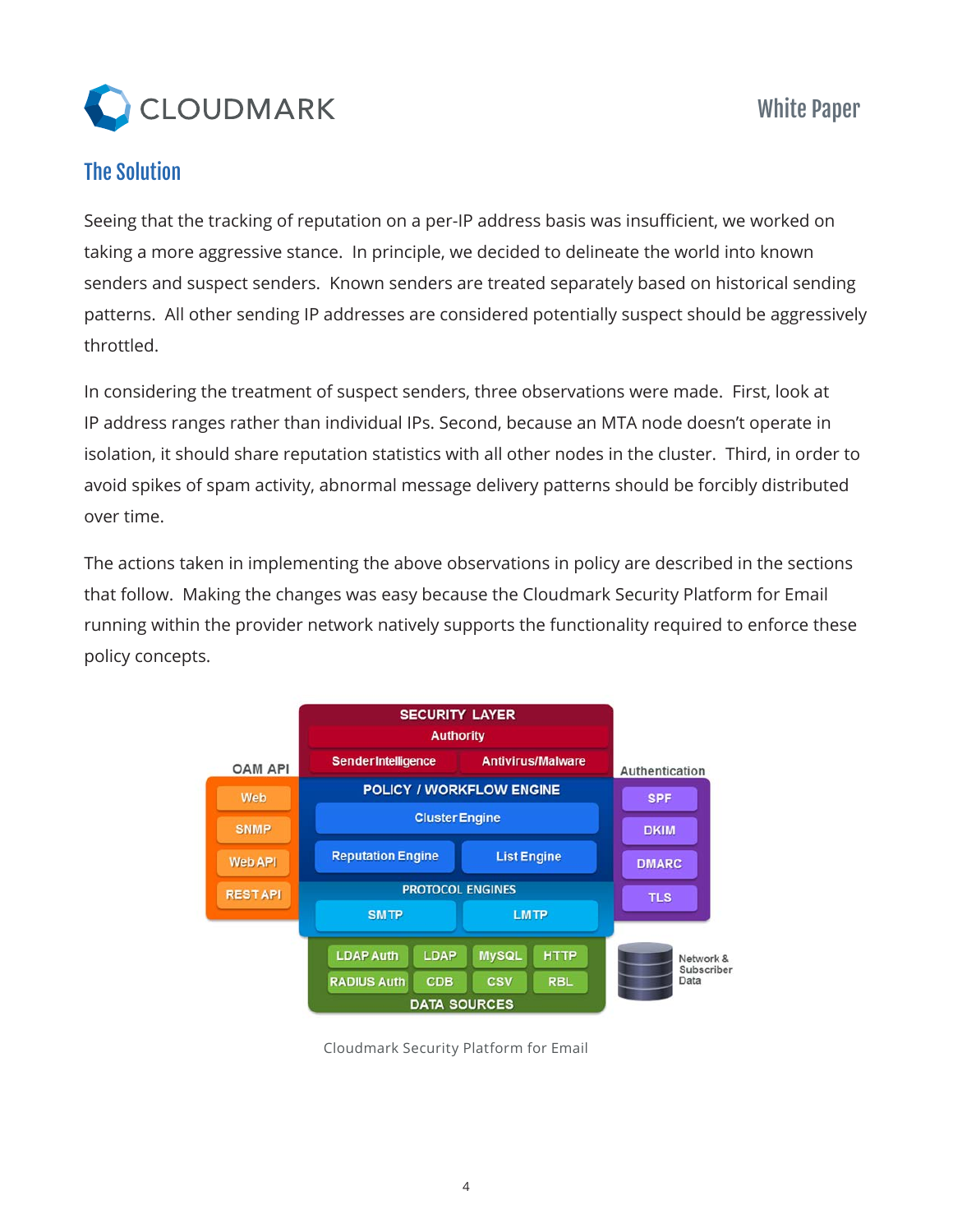

#### Reputation Across IP Address Ranges

Given that per-IP Address reputation statistics are insufficient, we began tracking reputation of IP addresses rolled up to IP address ranges. This means that the activity of a single IP address will count towards the total within the range, making it much more likely that the total will reach predefined throttling limits. It needs to be stated explicitly that whereas individual IP addresses may be blacklisted, we are instead proposing strict throttling limits to minimize the damage from spam sent from potentially bad IP address ranges. We are not advocating outright blocking of the range except in cases where a person makes the final decision based on additional information.

Two questions must be answered to make this approach successful. First, how does one identify a bad address range? We argue that a much more tractable problem is to first identify known senders and then assume that everyone else is potential suspect sender. Known senders may include known good senders, but may also include known bad senders who may be blocked outright. At the very least, known high-volume senders need to be identified. We don't want to lump their reputation statistics into IP address range aggregations. Lists of known senders can be built manually or an external feed may be used. For instance, the Cloudmark Sender Intelligence reputation feed provides information on known senders, including both volume and rating information.

The second question that comes up concerns the existence of legitimate senders within the aggregated IP address range. Wouldn't they be blocked as well? While a valid concern, the strategy is not to produce a blacklist. Rather, we're advocating heavy throttling, not outright blocking. This means that the occasional message from an unknown, but legitimate, sender is still very likely to get through.

Once known senders have been dealt with separately, the remaining IP addresses are aggregated into ranges to track reputation. As an example, by default, we used /24 aggregation in IPv4 and /32 aggregation in IPv6, while applying throttling limits commensurate with the size of the provider's installation. At the provider being discussed, the limits could be as low as 5,000 messages per aggregation per hour, guaranteeing that spammers cannot deliver an arbitrarily large number of messages during that time. Layering on top of outright sending limits, policy can also be implemented to bandwidth constrain SMTP traffic from these networks.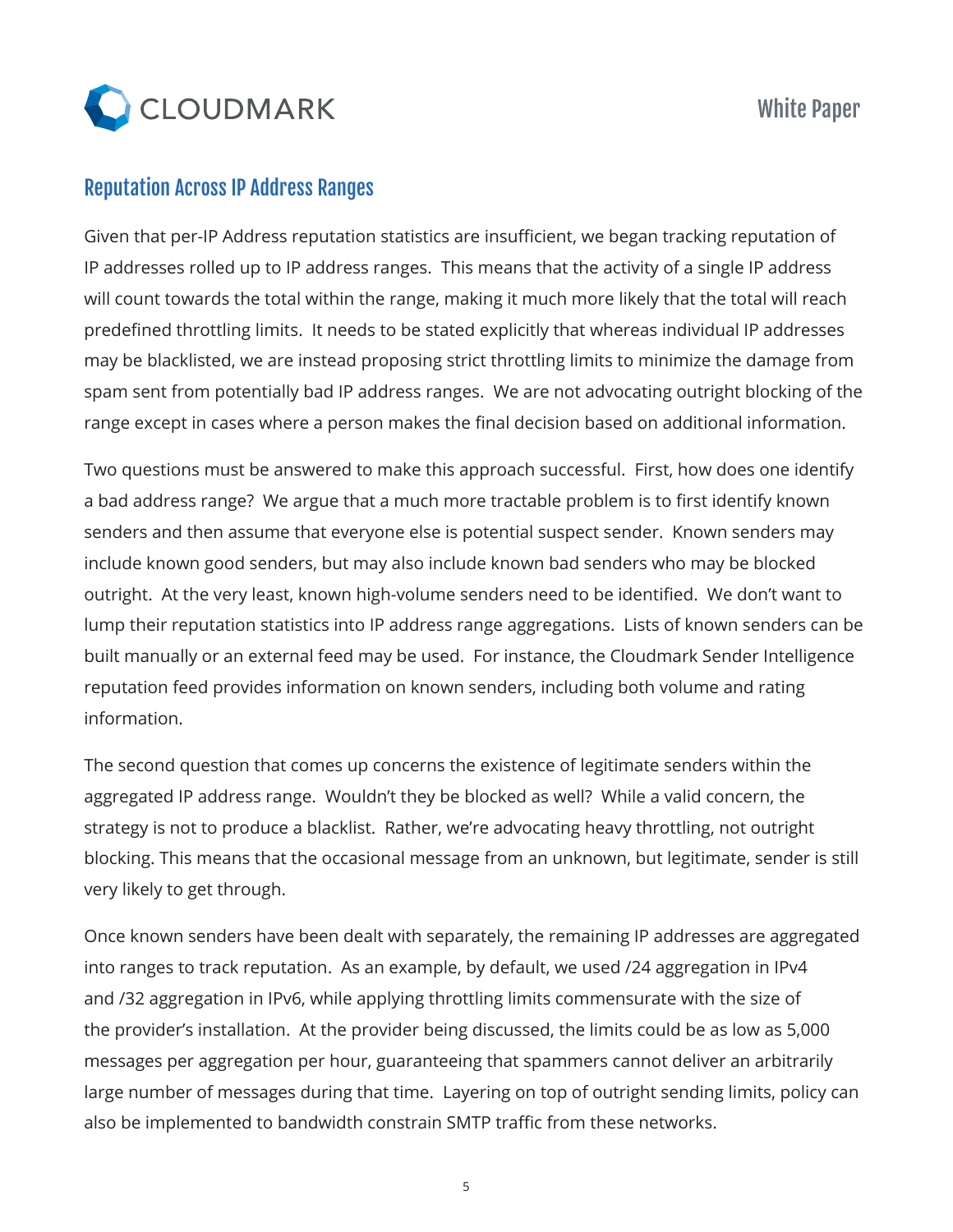

By taking this step, all suspect sending IP addresses contribute to the reputation statistics over a larger range, increasing the likelihood that a spam campaign will be quickly blocked by providing additional time for the content filtering engine to receive threat updates, maximizing its efficacy.

#### Cluster-Wide Reputation

In a large distributed cluster, it can be problematic if individual nodes maintain their own reputation statistics. Especially for low-volume sending IP addresses, there is no guarantee that any individual node will have the precision to take appropriate action when subsequent connections from the same IP address may be arbitrarily routed to an alternate system.

In this case, the provider has more than 50 MTA nodes in the cluster. By enabling cluster-wide reputation tracking in Cloudmark Security Platform for Email, each node gains directly from the observations made by other nodes.

By taking this step, clustered reputation statistics converge much more quickly than if locally observed reputation data was stored in isolation on every individual node. In this particular case, convergence was 50 times faster.

### Reputation Over Time

The previous aggregation-based strategies proved very successful in reducing the absolute numbers of bad messages delivered into the provider's network. However, the provider still experienced spiky transmission patterns that seemed to let through more spam than expected.

As an example, when we tracked message volumes on a daily basis, we found large delivery spikes of spam at each day's boundary with an elevated likelihood that such messages would be delivered. As previously mentioned, content filters do the heavy lifting of protecting against spam messages that have evaded all other layers of defense, but they need time to gain precision.

By smoothing message delivery over the course of the day, we significantly reduced overall delivery of spam by giving the content filter time to gain enough precision to stop the attack. In our particular case, we configured the Cloudmark Security Platform for Email to track clusterwide reputation statistics on a per-IP address range basis over 5 minute, 1 hour, and 24 hour time windows. Maximum sending limits were then applied over each time window.